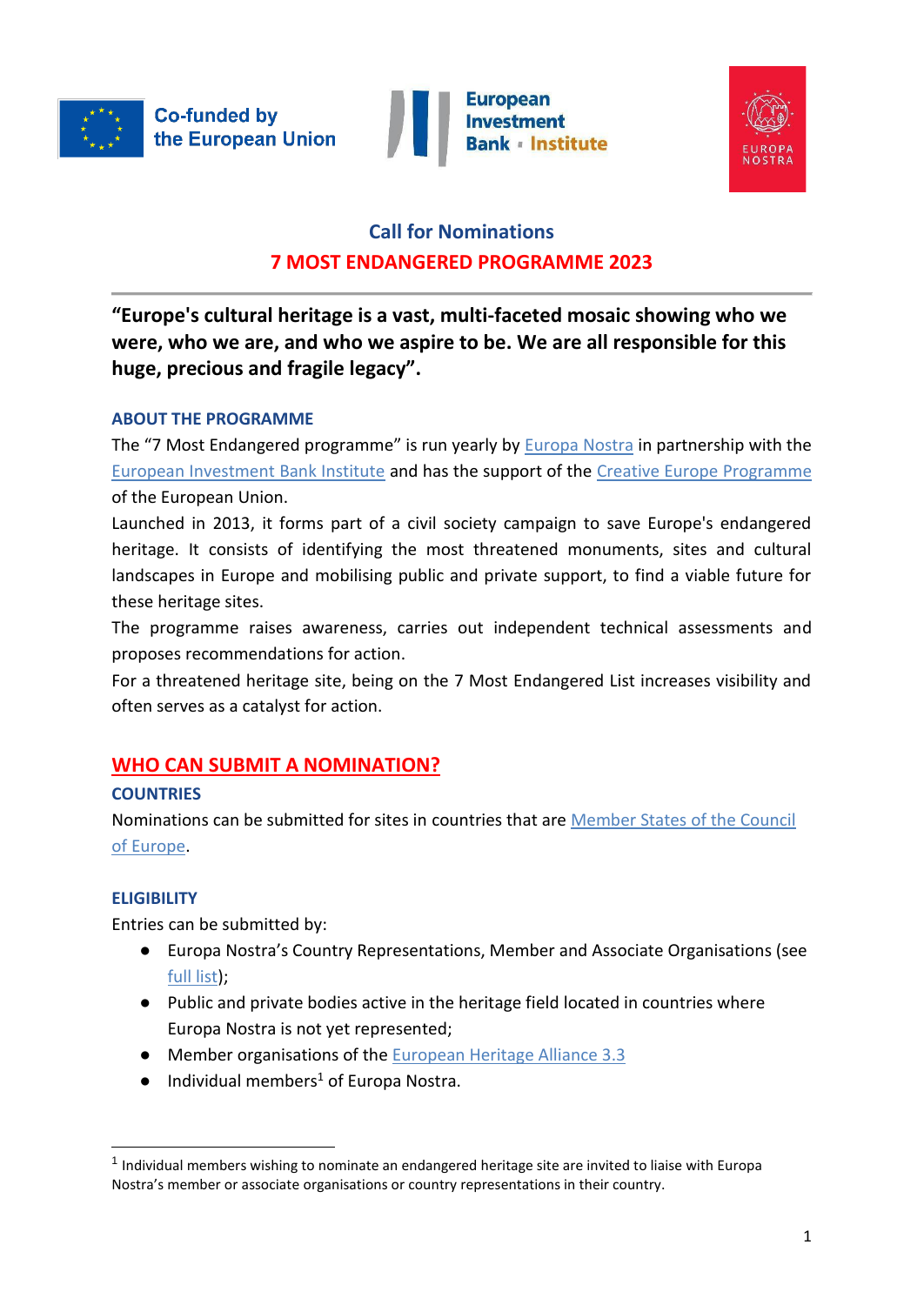### **WHICH SITES CAN YOU NOMINATE TO THE 7 MOST ENDANGERED?**

#### **ENDANGERED AREAS/SITE TYPOLOGY**

- Historic buildings and their ensembles (including surrounding townscapes/landscapes)
- Places of Worship
- Archaeological sites (including their surrounding landscapes)
- Industrial buildings and areas
- Parks, gardens and cultural landscapes
- Heritage sites of historical importance (« Lieux de mémoire »)
- Intangible heritage

### **HOW DOES IT WORK?**

#### **SELECTION PROCESS**

The deadline to submit nominations is **15 September 2022 (23:59 CET)**.

Subsequently, all nominations will be examined. An international advisory panel, comprising specialists in history, archaeology, architecture, conservation, management and finance, will meet to assess the applications and shortlist the most endangered monuments and sites. Successful nominators for the shortlist phase will be informed by the end of November 2022. The final list of 7 most threatened heritage sites in Europe is selected by the Board of Europa Nostra and will be announced in March/April 2023.



**7 MOST ENDANGERED PROGRAMME 2023** 

Timeline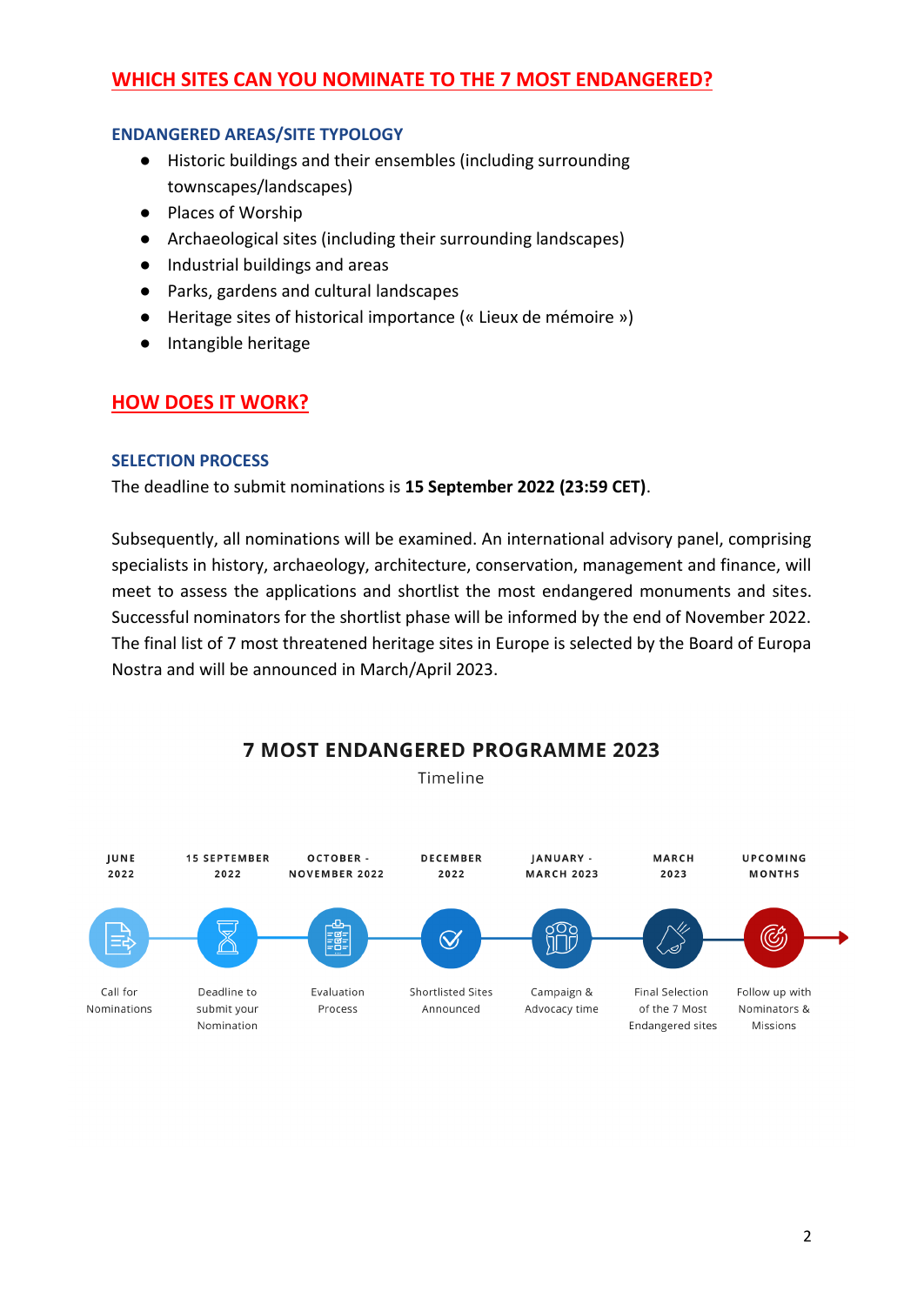#### **CRITERIA FOR SELECTION**

The monuments and sites are selected considering:

- Heritage and cultural value of the site;
- Imminent danger the site is facing;
- The engagement of local communities and the commitment of public and private stakeholders to saving the site;
- The potential of the site to act as a catalyst for a sustainable socio-economic development of the area where it is located.

#### **POST-SELECTION PROCESS**

Heritage and financial experts from [Europa Nostra](https://www.europanostra.org/) and the European Investment Bank [Institute](https://institute.eib.org/) follow up and undertake "rescue missions" to the 7 selected sites, together with the nominators.

The multidisciplinary teams assess the sites and help formulate a feasible action plan for each of them, in close cooperation with national and local public and private stakeholders, including the site owner(s).

The results and recommendations of these missions are summarised in technical and financial reports that are made available on the Europa Nostra website. You can read about previous successful 7 Most Endangered projects via [this link.](https://7mostendangered.eu/sites_progress/project-successfully-finished/)

### **THE EIB HERITAGE GRANT**

The 7 Most Endangered Programme includes the possibility for the seven selected sites to receive an **EIB Heritage Grant** of up to 10.000 euros to start the implementation of actions, studies or assistance measures for the threatened site. Europa Nostra will ask all shortlisted sites to submit a feasible project proposal.